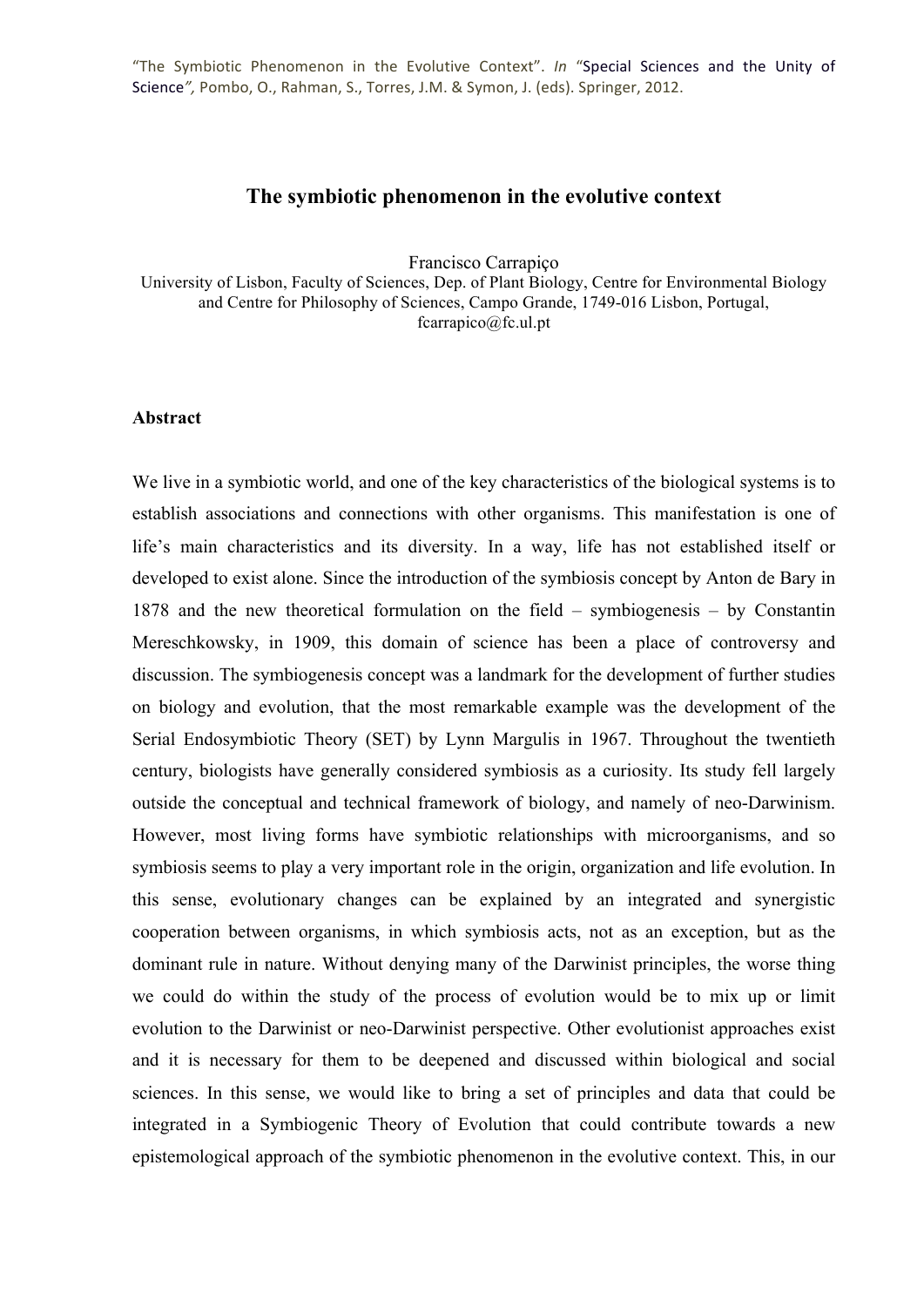point of view, could be the beginning of a new paradigm in science that rests almost unexplored.

## **Introduction**

Symbiosis has frequently been considered as a biological curiosity, and not as a solid scientific concept, namely in the scope of evolution. Nevertheless, symbiosis is a widespread phenomenon, with great biological relevance, that has a fundamental role in the origin, organization and evolution of life. Despite this fact, it has not received proper attention either from the scientific community, or from the university and high school curricula. This situation reflects itself in an interpretative reality of the biological evolution, based on two classical scientific theories: Darwinism and neo-Darwinism, the only ones that, traditionally, try to explain this process and where symbiosis is not adequately understood nor handled. For traditional evolutionist authors, symbiosis is nothing more than a residual aspect of the evolution problem, and its study fell largely outside the conceptual and traditional framework of biology, and namely of neo-Darwinism. Recent data, however, point to the opposite direction, showing that symbiosis is a factor of evolutive change, which cannot be included or adequately explained by the Theory of Modern Synthesis.

The symbiotic relations appear as dynamic relations that are not limited to the classical concepts of interspecific relations. Three main theoretical concepts are important to consider in the new approach on symbiogenic evolution. The first one is *symbiosis*, defined as "the living together of unlike named organisms", and introduced in 1878 by the German biologist Anton de Bary (De Bary, 1878). Associated with this concept, is *symbiogenesis*, developed by the Russian biologist Constantin Mereschkowsky in 1909, as "the origin of organisms through the combination or association of two or more beings that enter in symbiosis", and based on the role of cyanobacteria in the origin of chloroplasts in plants (Mereschkowsky, 1905, 1909). The third concept, presented by the American biologist Lynn Margulis in 1967 – the *Serial Endosymbiotic Theory* (SET) –, was a remarkable contribution to the rehabilitation and development of the symbiogenic ideas applied to the cellular world, explaining in an elegant way the transition bridge between the prokaryotic and the eukaryotic levels of the biological organization (Sagan, 1967). This reality demonstrates the need for conceptual changes in the traditional vision that has been passed on to the organism's structures and functions, whose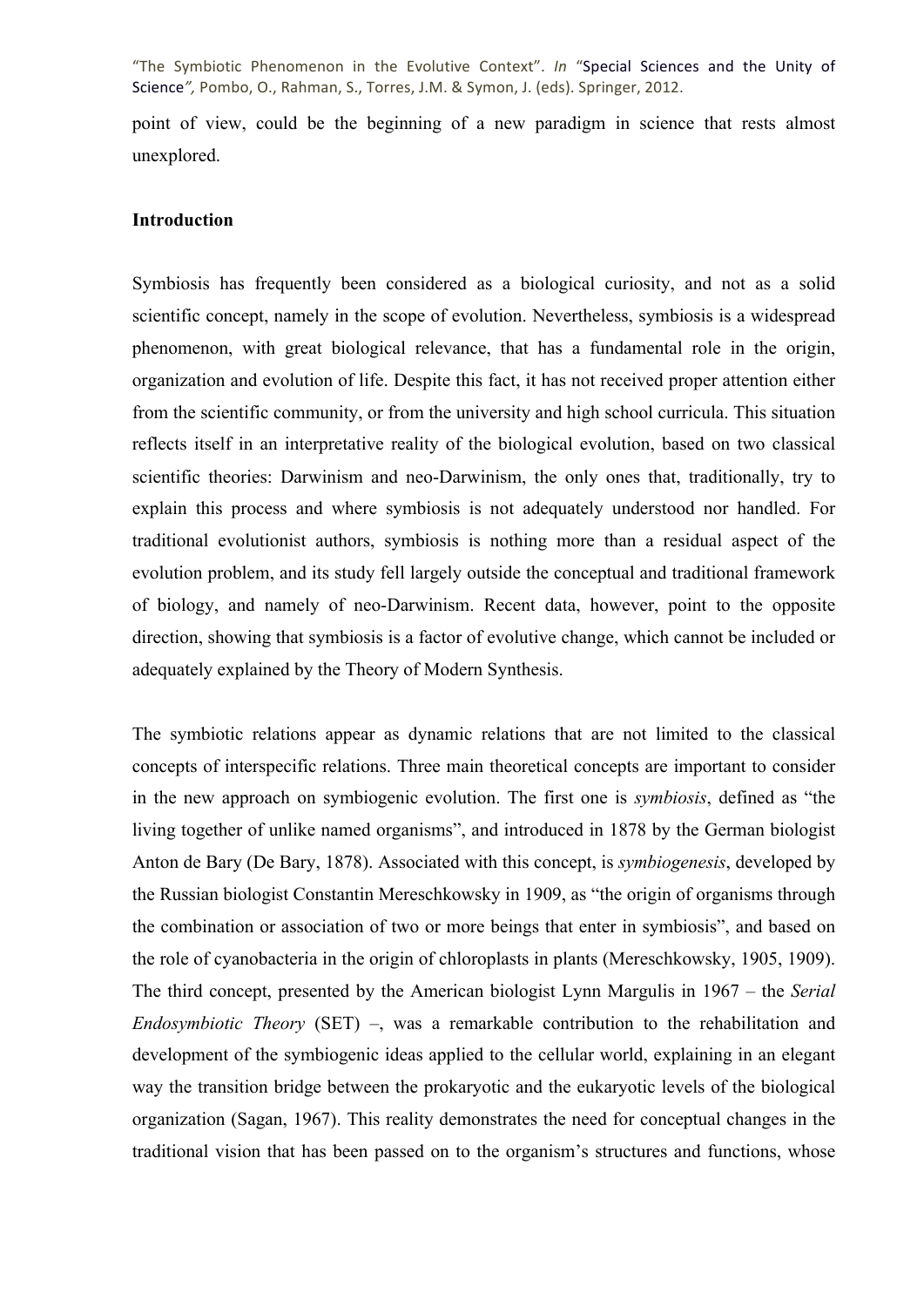profound consequences for the biological, medical and social domain have remained practically unchanged.

### **Questions for the 21st century**

One of the main concepts Charles Darwin contributed to change radically was the idea of the constancy of species, which allowed for the development of the theory of common descent and also challenged the natural theology principles that had ruled natural science for centuries. For natural theology, the order in nature was the convincing proof of a supreme being that could explain the harmony and the purpose of the creation. For this reason, we can understand the difficulties and the resistance which these new ideas were met when they were introduced to the general society (Mayr, 1982).

Evolution is a complementary process of divergence and integration. Divergence in the production of new life forms, and integration when entities join to form new ones (Sapp, 2003). In this context, evolution is a dynamic process that evolves and responds not in the sense of perfection or progress, but in the sense of adaptation to new conditions. We can ask in what way symbiosis can be involved or associated to evolution. In our point of view, symbiosis is the way through which the acquisition of new genomes and new metabolic capacities occur, making possible the evolutive construction of biological organisms. As it was referred by Joshua Lederberg (Lederberg, 1952), endosymbiosis is comparable to hybridization, allowing for the introduction of philogenetically distinct genomes into associations of organisms with its own characteristics. We believe that it is held to have also played a central role in the pre-biotic evolution, in the emergency and evolution of eukaryotes, in the origin of land plants, and in a myriad of adaptive evolutionary innovations (Sapp, 2003; Carrapiço et al., 2007). It is at the basis of important ecosystems from deep-sea vents to the most biodiverse communities on Earth, such as rainforests and coral reefs (Sapp, 2003, 2004). The development of these new evolutive characteristics by the associated organisms is inconsistent with the main tenets of neo-Darwinism, but represents, in our opinion, the main rule in nature, and the main evolutionary mechanism in the establishment and maintenance of biomes, as well as the foundation of biodiversity.

Questions such as the following ones should have a clear and scientific answer and should not be put aside simply because they do not correspond to the mainstream discourse. Why is the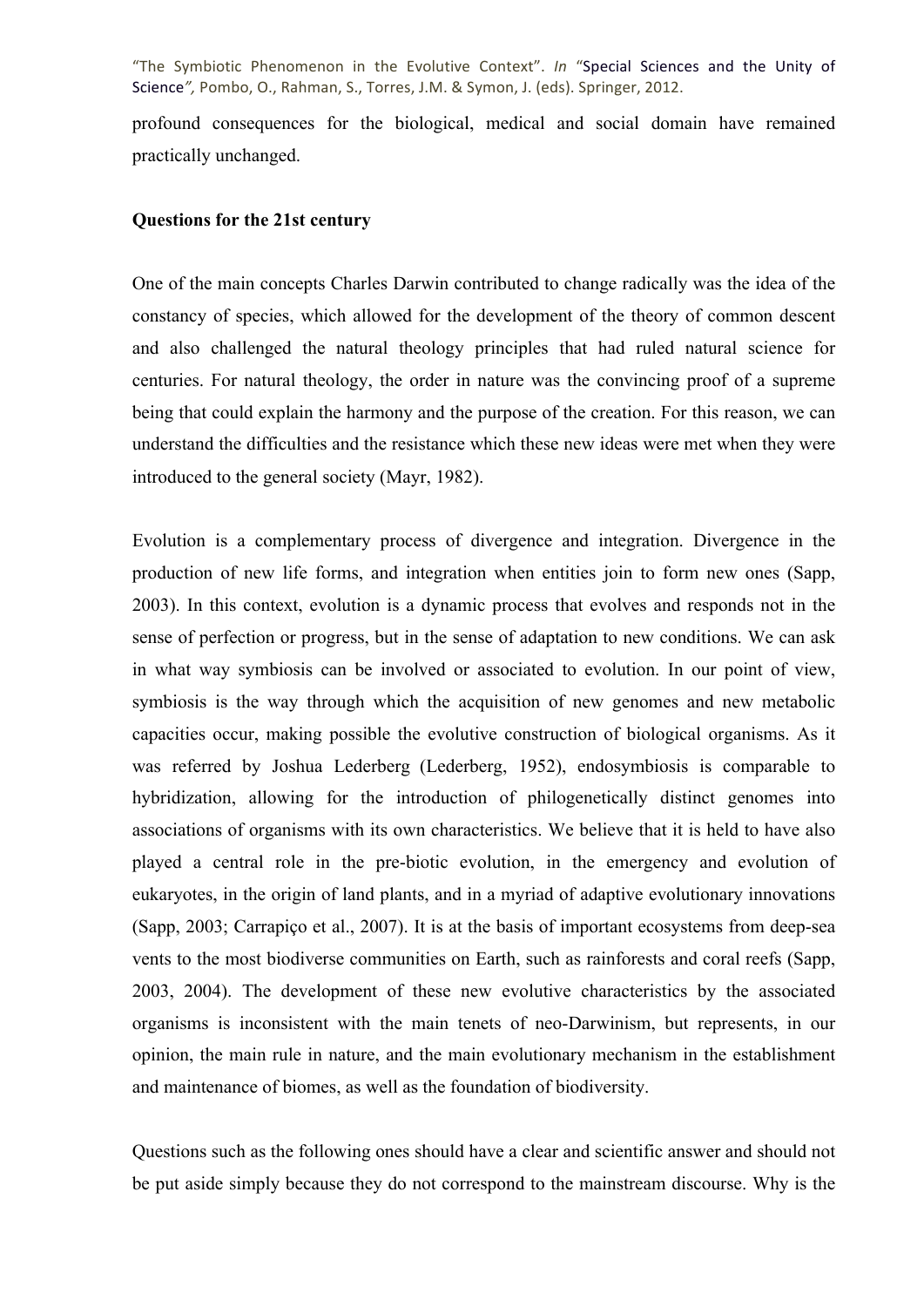symbiotic phenomenon so widespread in nature? Why and how does it perpetuate itself through time? What is its degree of importance for the intervening organisms? Why do living beings present structural, physiological and/or behavioural changes so well adapted to this relationship? What is the role of the symbiosis in the evolutionary process? In this sense, symbiogenesis should be understood as an evolutive mechanism and symbiosis as the vehicle, through which that mechanism unfolds (Chapman and Margulis, 1998; Carrapiço et al., 2007). This fact represents a point of view different from that sustained by the Modern Synthesis, and opens new approaches for new models to understand the evolutive process.

#### **Symbiogenic revolution**

One of the main characteristics of biological systems is the establishment of associations and connections with other organisms, thereby creating diversity and varied combinations of its forms, which are prodigious novelty generators. Thus, once established, life did not stop evolving or remained a single form. In this context, symbiosis is an important factor in generating evolutionary change, giving rise rather suddenly to evolutionary novelty, based on the creation of new metabolic, anatomical and organismal characteristics (Margulis and Fester, 1991). Symbiosis is also a robust phenomenon, offering many opportunities for the occupation of ecological niches otherwise unviable, and is highly relevant for survival purposes. One good example can be found in the organisms living in the hydrothermal vents ecosystems, which survive and evolve based on symbiotic associations (Sapp, 2003; Carrapiço et al., 2007). Symbiogenesis creates new important selection units (symbiomes) arising through the integration of varied parts followed by progressive differentiation of the whole, providing a competitive advantage that goes beyond traditional neo-Darwinian selection. In this theory, evolution is a gradual process, essentially consisting of a natural selection conducted on minimal phenotypical variations, which are a product of genetic and chromosome exchange. However, we think that natural selection acts not only in the minimal phenotypical variations, but also in variations resulting from different symbiotic adaptations.

Actually, and specially since 1859, evolution has been considered as the fundamental concept and organizing factor of modern Biology, as well as its structural pillar. Without denying many of the Darwinian principles, the worse thing we could do within the study of the process of evolution would be to mix up or limit evolution to the Darwinist or neo-Darwinist perspective. These points of view are mainly used to explain the biological evolution,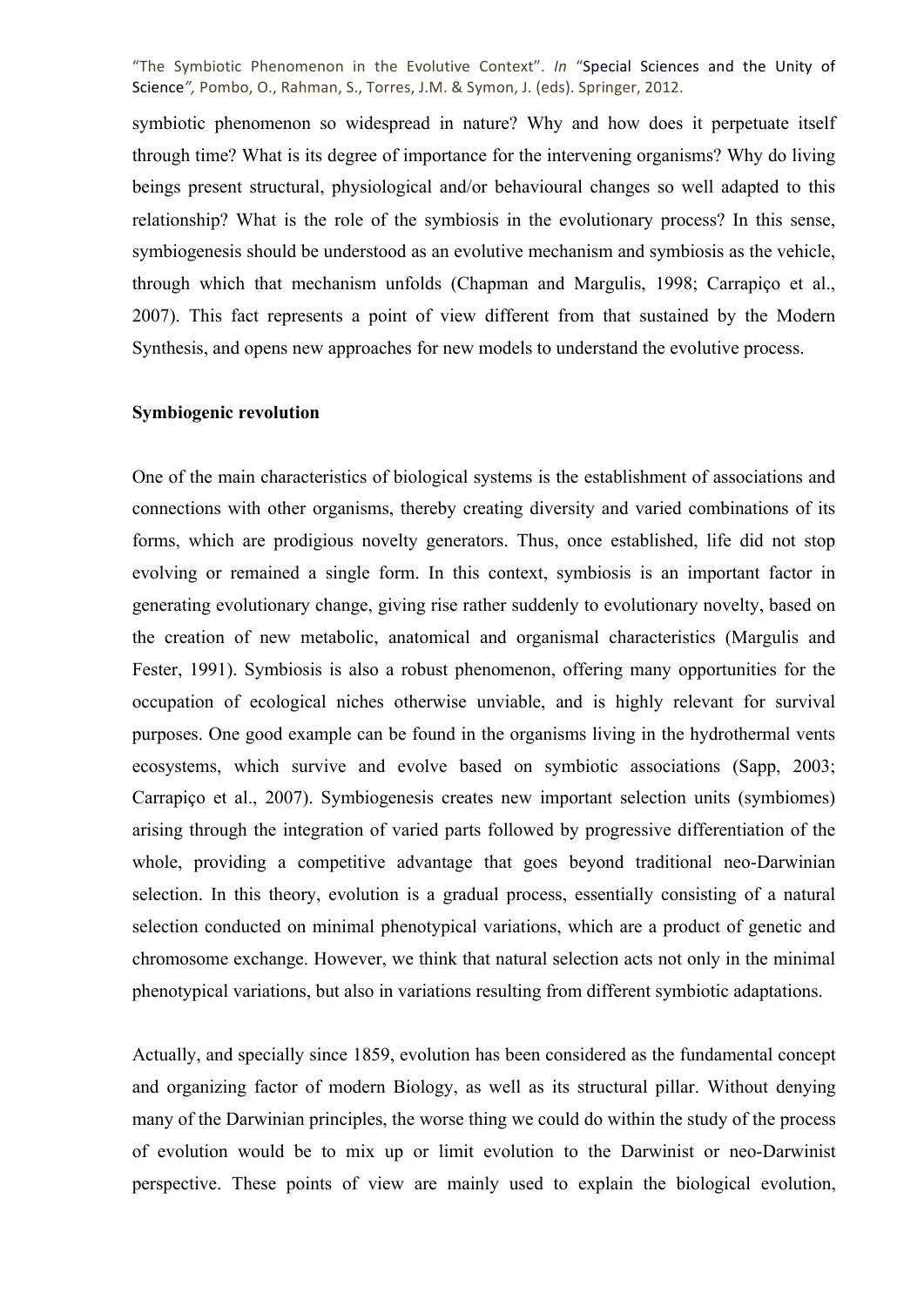contributing to the generalized belief that evolution could be explained by these two scientific theories. This led to the erroneous idea that Darwinism, or neo-Darwinism, are synonyms of biological evolution. Other evolutionary approaches exist and it is necessary for them to be deepened and discussed within biological sciences.

In this sense, we would like to bring to your attention a set of principles and data that could be integrated in a Symbiogenic Theory of Evolution. This theory includes Darwinist principles, but does not limit itself to the latter in its attempt to promote and explain the development, organization and evolution of the biological world. This approach does not present the cooperative perspective as the only leitmotif in its explanation of the biologic phenomena. As it was mentioned previously, considering symbiogenesis as an evolutive mechanism implies that evolution should be understood in a broader context, where symbiosis plays an essential role in the organization and structuring of the biological world. Consequently, the concept of symbiosis does not imply a strict compartimentation of interspecific relationships, thus it should be regarded as a continuous and dynamic process of different relations, such as mutualism, parasitism and commensalism. In this process, the acquisition of new genes through lateral transfer plays an important role. The same applies to the development of new metabolic capacities acquired by an organism from other organisms associated to it. The existence of mutual benefit should, however, not be considered, as the plus or common denominator of the symbiotic process, following the idea presented by Dubos and Kessler, in 1963, during the  $1<sup>st</sup>$  International Conference on Symbiosis, in London, "the nutritional effects of symbiosis are not its most interesting manifestation. More remarkable is the fact that many symbiotic systems produce substances and structures that neither one of the two components produces when growing alone" (Dubos and Kessler, 1963). This new approach cites the central role of interactions, in which a new entity emerges through incorporation of one existing entity into another. The theory involves horizontal mergers, which can be rapid, and are usually discontinuous, creating permanent and irreversible changes, the basis of evolutive novelty. The new entity can then evolve vertically, but this is always preceded by a horizontal merger between two or more entities.

In ecological terms, each plant and animal must be considered as "superorganism" symbiome, which includes their own genes, those of cellular organelles (mitochondria and, or chloroplasts), as well as the genetic information of symbiont bacteria and virus living within the organism (Sapp, 2003). This is also important to be considered when we look to the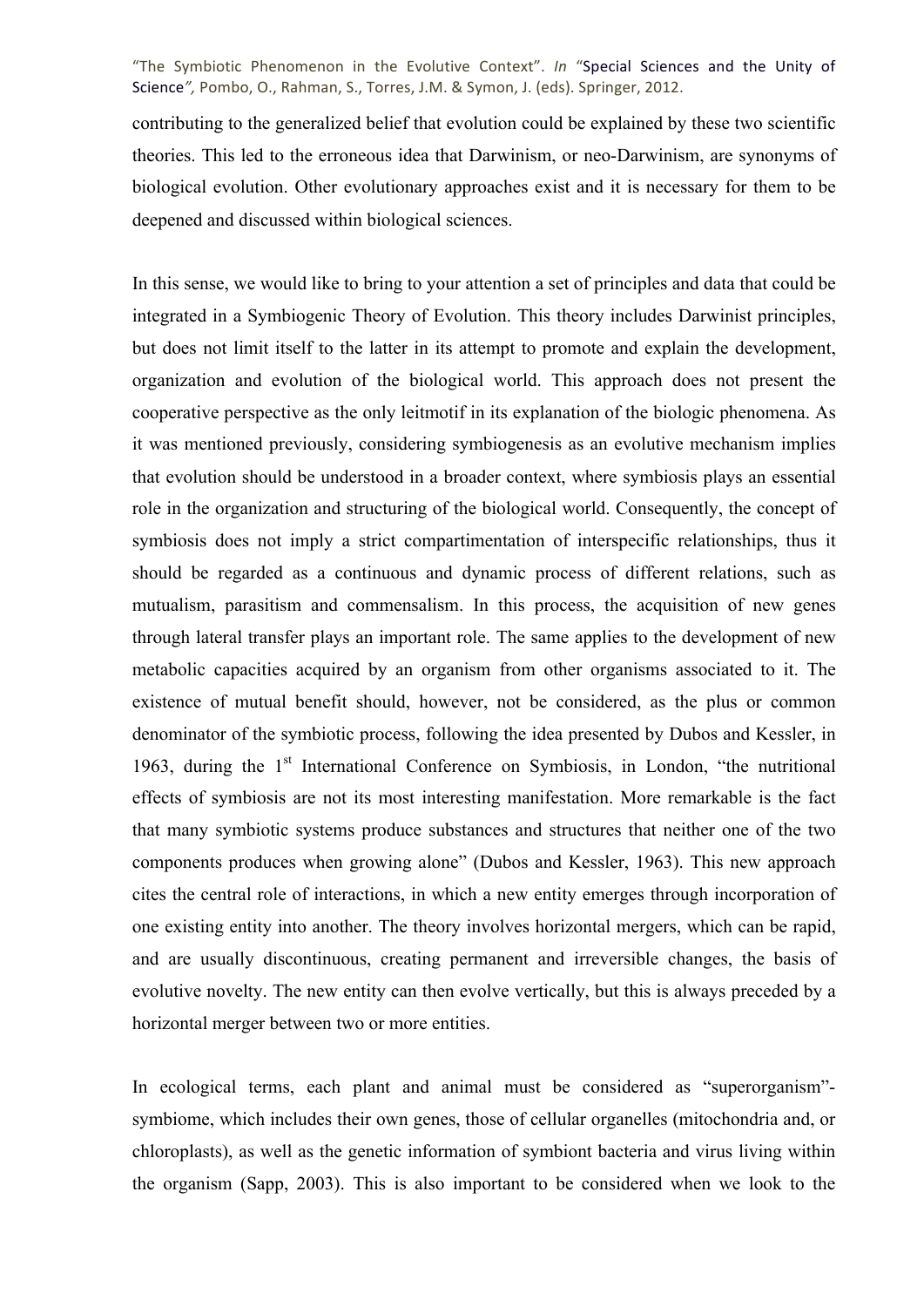fitness and how we validate it in terms of symbiotic prevalence. It goes beyond the reproductive view of each individual and reinforces the ecological behaviour of the symbiotic system as a whole (Bouchard, 2007). However, for many biologists, symbiosis is still considered as an exception among biological phenomena and not as a common rule in nature. The approach of the traditional evolutionist authors, in relation to this phenomenon, consists in considering it as nothing more than a residual aspect of the evolution problem. Recent data, however, point to the exact opposite direction, demonstrating that symbiosis is a factor of evolutive change, which cannot easily be included and explained in the framework of the neo-Darwinism theory, and moves the studies on evolution into the context of a post neo-Darwinian perspective (Carrapiço, 2010).

#### **Final Remarks**

The understanding of the natural world is an important goal for mankind. For many scientists, the comprehension of nature is based on the assumption that "nature is competitive, and cooperation is a strange case that needs to be explained" (Speidel, 2000). In this article we have presented several ideas about symbiosis in evolution, involving concepts that are not commonly taught or considered in current biology, but must be discussed in the domain of the philosophy of science. Evolution is usually taught as the result of mutations and genetic recombinations combined with natural selection, but most living forms have symbiotic relationships with microorganisms, and so symbiogenesis seems to play a very important role in the origin and life evolution. Symbiosis is an important support for the acquisition of new genomes and new metabolic capacities that drives living forms evolution. In this sense, evolutionary changes can be explained by an integrated synergistic cooperation between organisms, in which symbiosis acts, not as an exception, but rather as the rule in nature. Beginning with the eukaryotic cell formation, symbiogenesis appears to be the main evolutionary mechanism in the establishment and maintenance of biomes, as well as the foundation of biodiversity, based on rather suddenly evolutionary novelty, which challenges the Darwinian gradualism.

The symbiogenic concept allows for an innovative and broader approach to evolution, given that symbiosis is a fundamental rule in the establishment and development of life on Earth and elsewhere (Carrapiço et al., 2007). It implies a new paradigm for the comprehension of chemical and biological evolution. This change can be explained by a synergistic integrated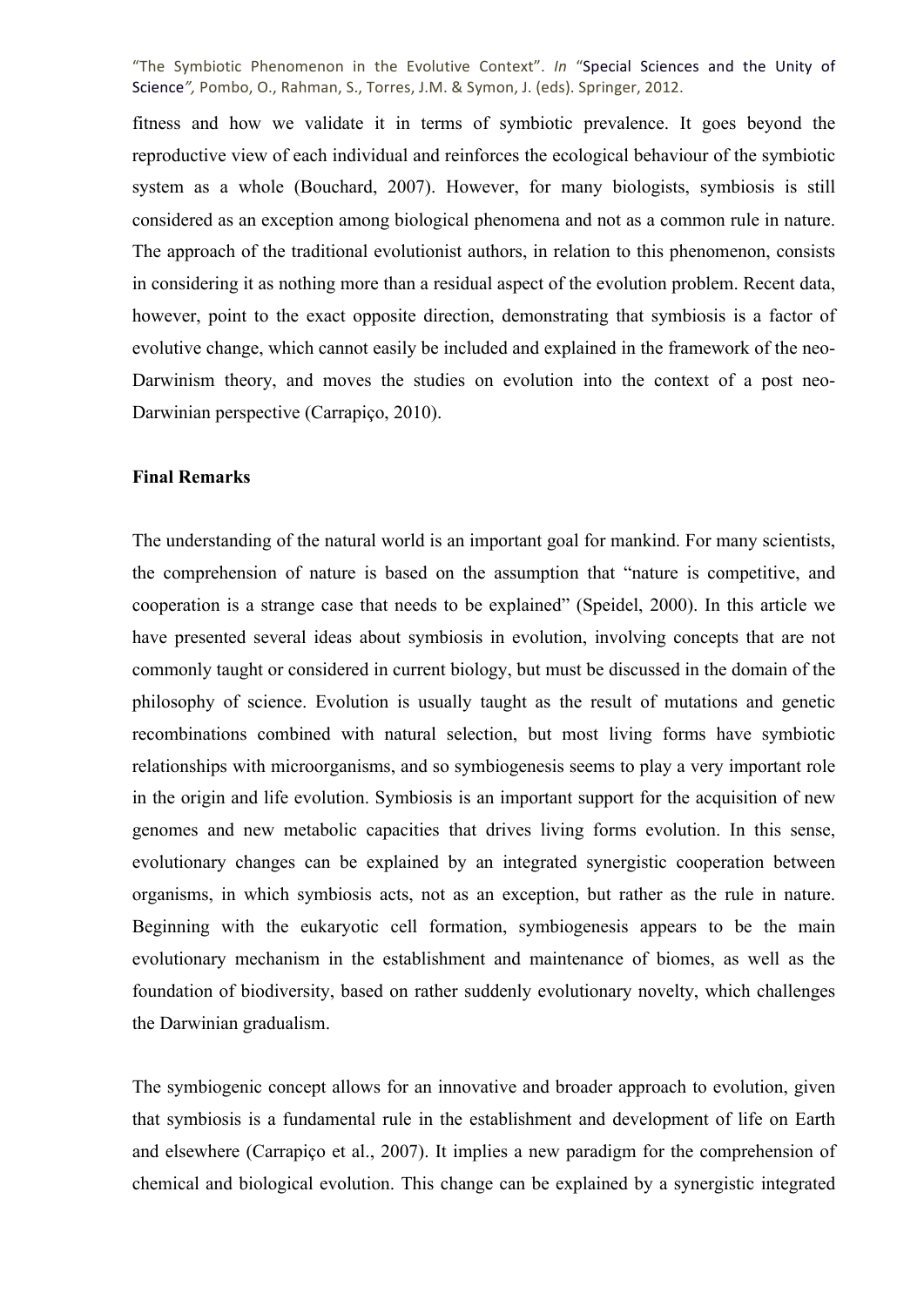cooperation between organisms, in which symbiosis acts, not as an exception, but rather as a rule in nature. We believe that competition and cooperation can co-exist in the same scenario of evolution, and probably take place in discontinuous bursts of activity, depending on the internal and external conditions that drive evolution. It means that the same population can evolve using competitive and/or cooperative processes during the time and space of a hypercycle evolutive scenario (Carrapiço et al., 2007). Thus, a series of synergistic and cooperative effects produced a wide source of creativity and functional advantages that pushed the emergence of complex and functionally integrated biological systems through the evolution of self-organization, self-catalysis and higher complexity.

These principles can be applied to the life on Earth and beyond, following the idea that the general mechanisms governing the evolutionary principles must be universal, surpassing the terrestrial dimension and projecting themselves in the universe. The biological organisms resulting from this process acquire characteristics inherent to the ecosystems where they are established and develop.

## **References**

- Bouchard, F. (2007). "What is a symbiotic superorganism and how do you measure its fitness?". *Abstracts of the ISHPSSB Meeting*, University of Exeter, UK, July 25-29, p.45.
- Carrapiço, F. (2010). "How symbiogenic is evolution?". *Theory Biosci*, 129: 135-139.
- Carrapiço, F., Pereira, L. and Rodrigues, T. (2007). "Contribution to a symbiogenic approach in astrobiology". *Proceedings. of SPIE*, 6694: 669406-1 - 669406-10.
- Chapman, M. J. and Margulis, L. (1998). "Morphogenesis by symbiogenesis". *International Microbiology*, 1: 319-326.
- De Bary, A. (1878). Ueber Symbiose. Tageblatt 51. Versamml. Deutscher Naturforscher u. Aerzte, Cassel 1878: 121-126.
- Dubos, R. & Kessler, A. (1963). "Integrative and disintegrative Factors in symbiotic associations". *Proceedings of the Thirteenth Symposium of the Society for General Microbiology*, Nutman, P.S. & Mosse, B. (eds.), p. 1- 11*,* London: University Press.
- Lederberg, J. (1952). "Cell genetics and hereditary symbiosis". *Physiol. Rev*., 32: 403-30.
- Margulis, L. and Fester, R. (1991). Symbiosis as a source of evolutionary innovation. Speciation and morphogenesis. The MIT Press, Cambridge.
- Mayr, E. (1982). The growth of biological thought. Diversity, evolution and inheritance. Harvard University Press, Cambridge.

Mereschkowsky, C. (1905). "Uber natur und ursprung der chromatophoren im pflanzenreiche". *Biol. Centralbl*. 25: 593-604 (addendum in 25: 689-691).